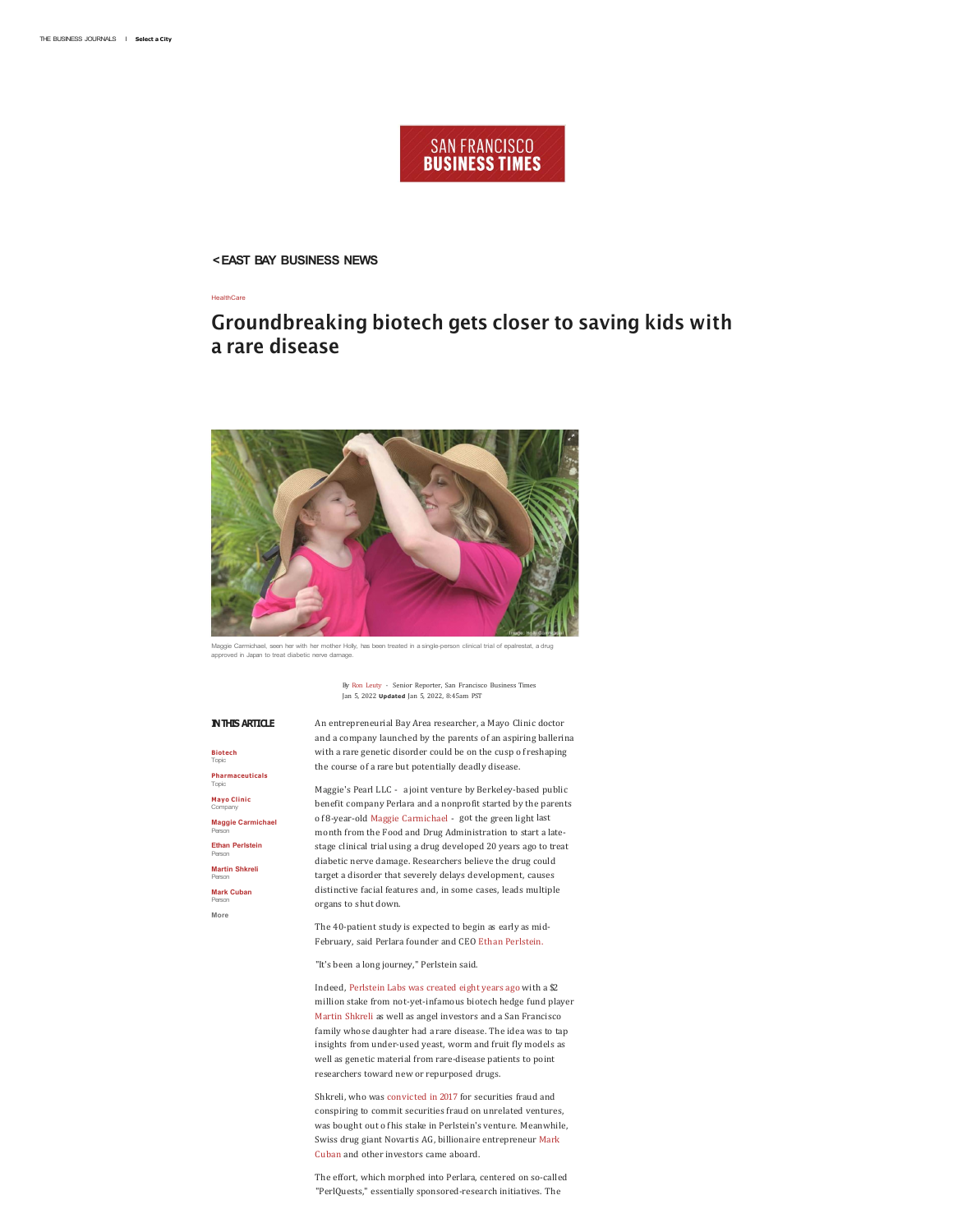Perl Quest with the Carmichael family began in 2017.

"Maggie's Pearl is the culmination of the core vision of Perlara to create a joint venture with highly motivated families or foundations that could co-develop a medicine together," Perlstein said.



Ethan Perlstein is the CEO of Perlara, a company set up to form partnerships with fa **andfoundationsaimedatrarediseases. DOUR FESTIVAL PER STUAR** 

Yet Perlara's ambitious effort didn't pan out as planned, and Perlstein hibernated the company in early 2019.

#### **'You bring the dollars, I bring the brains'**

The shuttering gave pause to Maggie's parents, Holly and Dan Carmichael. From their home in Sturgis, Michigan, and with the help of other family members, they have turned over hundreds of thousands of dollars to Perlstein over the past five years.

"You hear nightmare stories of families raising money and giving it to a researcher, and they don't get what they wanted or the company closes," said Holly Carmichael. "That's where the luck comes in: Ethan's a great guy. He was committed to finishing Maggie's project.

"His model is is 'You bring the dollars, I bring the brains and together we'll try to find a treatment for your child,"' she said.

Maggie's project rolled on, with researchers screening drugs against yeast and worm models of the disease that are proprietary to Perlara. They found a hit for a pill approved in Japan in 1992 for diabetic neuropathy.

The disease - called PMM2-CDG, or phosphomannomutase-2 congenital disorder of glycosylation - is caused by mutations in a gene that supplies the instructions for making the PMM2 enzyme, which is involved in a process known as glycosylation. In that process, sugar chains are created, altered and chemically attached to specific proteins or fats to form glycoproteins. Those proteins are key to normal growth and function of tissues and organs.

"The enzyme is in every cell of every animal," Perlstein said, "from a single-cell yeast to humans."

The disease wasn't identified until 1980 and the gene responsible for it wasn't pinpointed until the 1990s. Even then, Perlstein said, the disease is under-diagnosed, especially in Black and brown children, and often is characterized as a "failure to thrive" in children.

When the enzyme is deficient, the right number of small sugar molecules can't link together and parts of the body don't develop as they normally would. Eyes may look in different directions, nipples can be inverted and fat pads form above the butt, for example; other patients can suffer neuromuscular problems and experience severe developmental delays.

PMM2-CDG is the most common form of glycosylation disorder - or as Holly Carmichael describes it, Maggie's disease is just one point where the glycosylation assembly line breaks down; other types of CDGs stop the line at other points.

## **Maggie's journey**

By January 2020,Maggie herself pioneered a one-person trial of the daily pill, called epalrestat, under the supervision of the Mayo Clinic in Rochester, Minnesota. The results are stunning.

For one, Maggie no longer "face plants" - which had occurred a half-dozen times a day - while four-point crawling on the floor. She is more stable standing, using a gait-trainer walking device instead ofa wheelchair as she pursues her dream of becoming a ballerina. She sits up in the bathtub, no longer requiring a bath seat.

What's mass has fine mater shills have immund to the naint